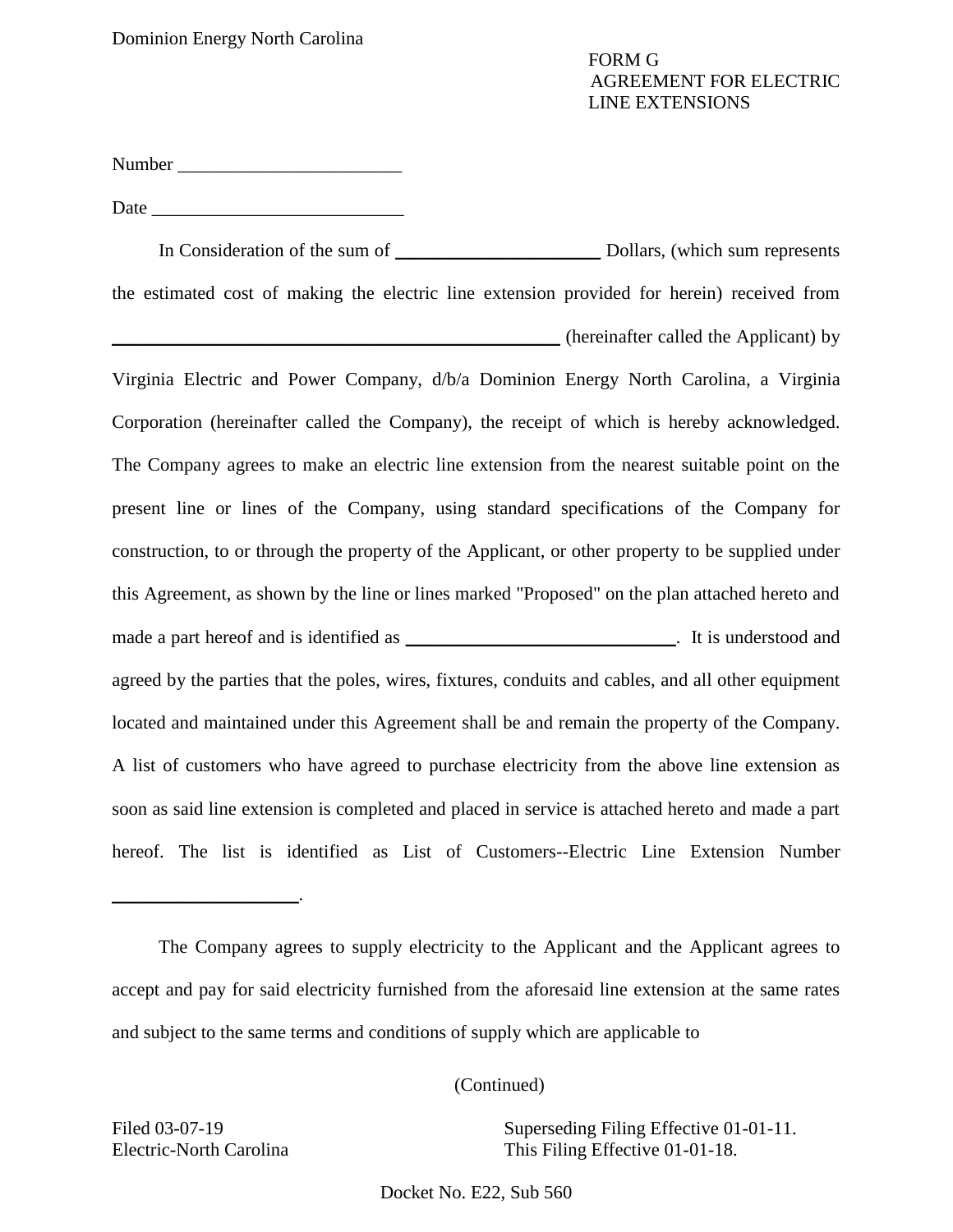the Company's customers generally in \_\_\_\_\_\_\_\_\_\_\_\_\_\_\_\_\_ for electricity under the classification City or County applicable to this use, as the same may be fixed from time to time by the North Carolina Utilities Commission or in accordance with other legal authorities.

 It is further understood and agreed that the Company will reimburse the Applicant to the extent of the aforesaid sum paid to the Company by the Applicant, but only on the following conditions:

- 1. One-fourth of the net amount (not including fuel charge) paid to the Company for electricity furnished to Original Customers on the line extension constructed under this Agreement will be paid to the Applicant; settlement to be made annually on February 1 as of the preceding January 1 of each year; provided however,
	- a. That the total amount refunded to the Applicant shall not exceed the aforesaid sum paid to the Company by the Applicant for the line extension.
	- connected with the line extension covered herein after eight years from the b. That no refund will be made under this Agreement or in any manner date electricity is made available to Applicant.
- covered by this Agreement after the Original Customers have been connected, will 2. One-fourth of the net amount (not including fuel charge) received by the Company during the remaining life of the original eight-year period for electricity furnished to New Customers, who are defined as customers connected to the line extension(s) also be paid to the Applicant; provided however,

(Continued)

Filed 03-07-19 Superseding Filing Effective 01-01-11. Electric-North Carolina This Filing Effective 01-01-18.

Docket No. E22, Sub 560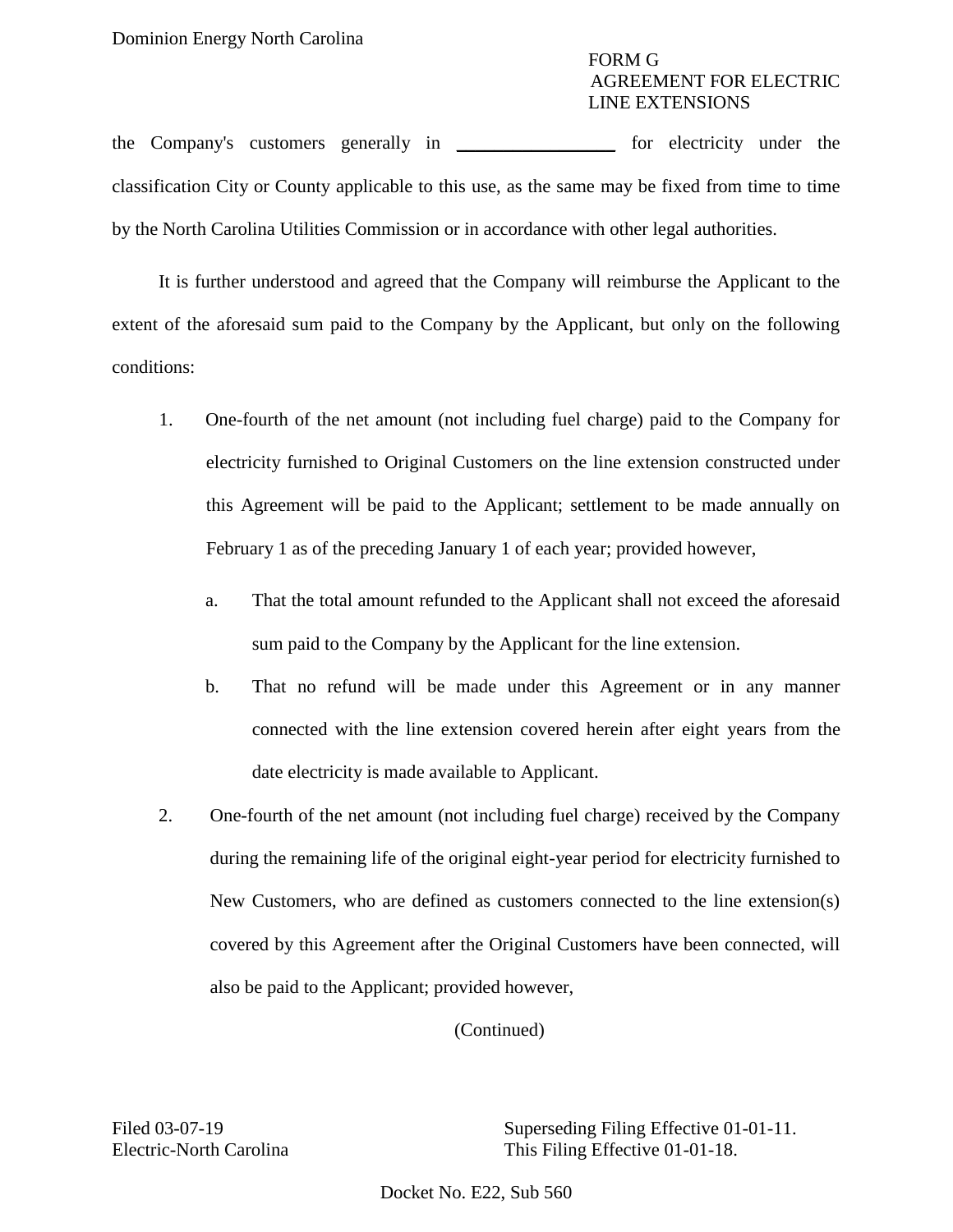- a. That the Applicant has paid the Company an estimated cost of the additional line extension to supply electricity to the new customer(s).
- b. That the total amount refunded to the Applicant for all customers shall not exceed the total of the sums paid to the Company by the Applicant for the original line extension and additional line extension(s) covered by this Agreement; all settlements under this paragraph shall be made in the same manner as provided in paragraph 1.
- Agreement, not paid for by the Applicant, shall not be considered as a part of the line extension(s) covered by this Agreement. No refund shall be made on account of or in connection with any electricity furnished through service connections made 3. Any line extension(s) from or of the original line extension(s) constructed under this from such further line extensions.

 It is understood and agreed that the entire cost of that portion of each and every overhead service connection on private property, in excess of any overhead service connection constructed by the Company at its cost in accordance with the Terms and Conditions for the Supply of Electricity filed with the Commission, shall be borne by the Applicant or Customer supplied from the line extension(s) constructed under this Agreement.

(Continued)

Filed 03-07-19 Superseding Filing Effective 01-01-11. Electric-North Carolina This Filing Effective 01-01-18.

Docket No. E22, Sub 560